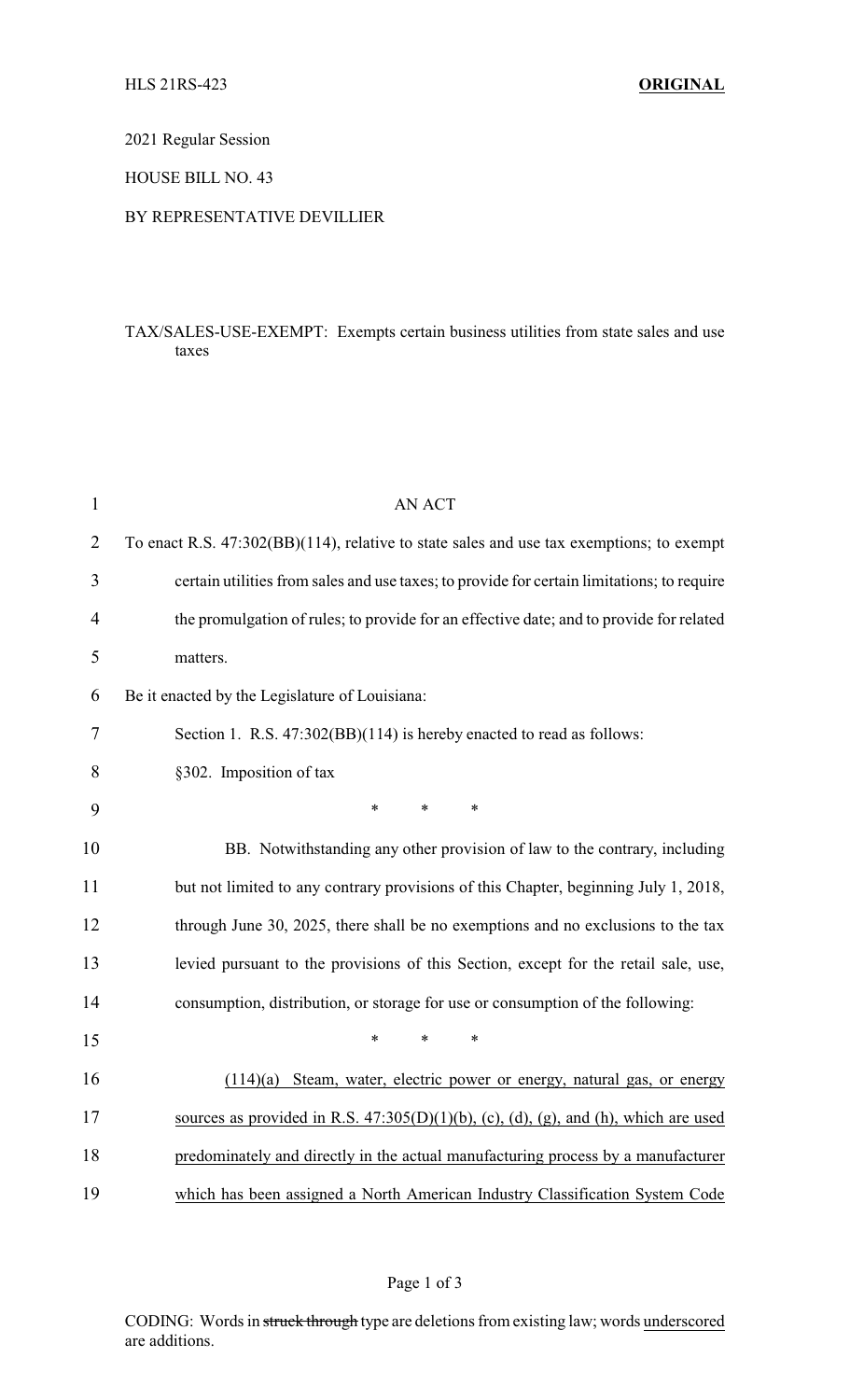HLS 21RS-423 **ORIGINAL**

| $\mathbf{1}$   | within manufacturing Sector 31-33 as published by the United States Bureau of the        |
|----------------|------------------------------------------------------------------------------------------|
| $\overline{2}$ | Census.                                                                                  |
| 3              | $*$<br>$*$<br>$\ast$                                                                     |
| $\overline{4}$ | Section 2. The secretary of the Department of Revenue shall promulgate rules in          |
| 5              | accordance with the Administrative Procedure Act to implement the exemption provided for |
| 6              | in Section 1 of this Act.                                                                |
| 7              | Section 3. This Act shall become effective on July 1, 2021; if vetoed by the governor    |
| 8              | and subsequently approved by the legislature, this Act shall become effective on July 1, |
| 9              | 2021, or on the day following such approval by the legislature, whichever is later.      |
|                |                                                                                          |

## DIGEST

The digest printed below was prepared by House Legislative Services. It constitutes no part of the legislative instrument. The keyword, one-liner, abstract, and digest do not constitute part of the law or proof or indicia of legislative intent.  $[R.S. 1:13(B)$  and  $24:177(E)]$ 

HB 43 Original 2021 Regular Session DeVillier

**Abstract:** Exempts steam, water, electric power or energy, and natural gas used directly in the manufacturing process from the 2% levy of the state sales and use tax.

Present law imposes state sales and use taxes on the sale, use, lease, or rental of tangible personal property pursuant to the following levies for the following amounts:

R.S. 47:302 - 2% R.S. 47:321 - 1% R.S. 47:321.1 - .45% R.S. 47:331 - .97% R.S. 51:1286 - .03%

Present law provides for a number of exclusions and exemptions that apply generallyto state sales and use taxes. Includes an exemption for steam, certain water, electric power or energy, natural gas, and certain energy sources (R.S. 47:305(D)(1)(b), (c), (d), (g), and (h)—hereinafter "business utilities").

Notwithstanding the general exclusions and exemptions in present law, each provision of present law that levies a state sales and use tax includes or references an exclusive list of exclusions and exemptions that apply during the period beginning July 1, 2018, through June 30, 2025. Present law exempts business utilities from 2.45% of the state's 4.45% sales and use tax during this period.

Proposed law adds an exemption from the remaining 2% of state sales and use tax for business utilities used predominately and directly in the actual manufacturing process by a manufacturer which has been assigned a NAICS Code within manufacturing Sector 31-33. The exemption applies through June 30, 2025.

Proposed law requires the Dept. of Revenue to promulgate rules in accordance with present law (Administrative Procedure Act) to implement the provisions of proposed law.